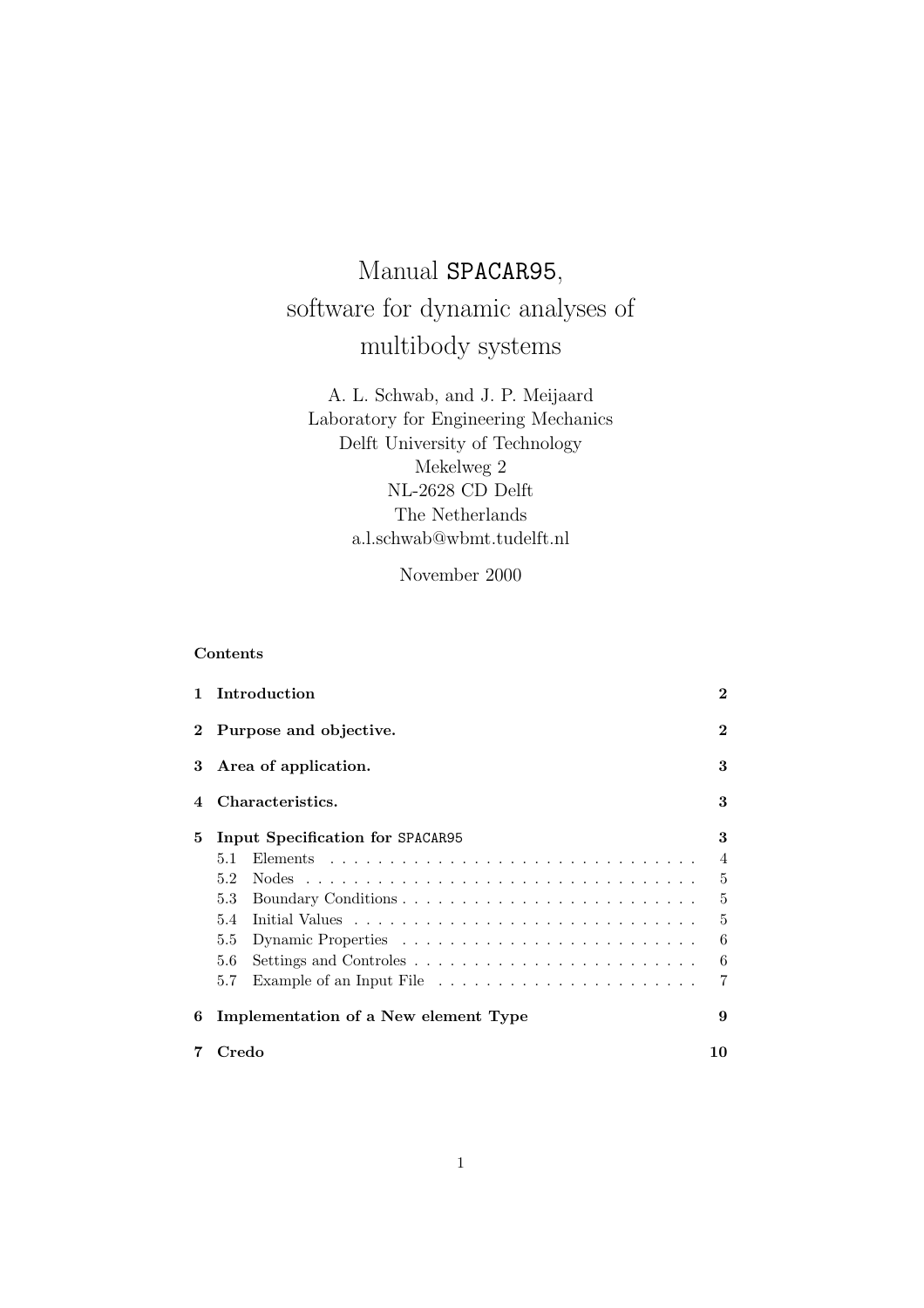## 1. Introduction

This is a guide to the software package SPACAR95 for dynamic and kinematic analyses of multibody systems. Companion papers are [1] to [73] . Earlier versions were described in [25]. The software described in this document, SPACAR95 , is the sequential version of PLANAR [15] and SPACAR [25], the first 2 and 3 dimensional kinematic analyses programs based on the finite element method. Both were developed in the Laboratory for Engineering Mechanics at the Mechanical Engineering department of the Delft University of Technology. Compared to previous versions SPACAR95 has significant internal structural changes that are not apparent to the user. In addition it is somewhat more convenient to use, and it has a Matlab user interface primarily for graphical representation of the results. The first author is much indebted to J.P.Meijaard for his inspiration, encouragement and support.

#### 2. Purpose and objective.

SPACAR95 is a programming system for the analyses of motion of spatial multibody systems, including planar systems, with rigid and flexible links. In the development of the SPACAR95 system the main objective was to make use of finite element techniques. It is felt that a consistent description of the kinematics is a good starting point for the development of dynamic analyses techniques, for example vibration analyses of multibody systems. The finite element method approach satisfies automatically the requirement of a maximum of variety of multibody systems to be analyzed, provided that suitable finite elements are available. Typical available elements are truss, beam and hinge elements. In the case of more specialized analyzes one can think of belt and pulley, wheel and contact elements. Many multibody systems have multiple degrees of freedom. The system was designed such that multiple degrees of freedom could easily be treated. The program should serve a large class of users having different problems. All users have in common that they want to know the pure kinematical behaviour of the multibody system. The kinematical properties of the motion are specified by the discrete transfer functions which relate the various position parameters of the multibody system with the input motion. The SPACAR95 program system provides the following steps:

- 1. Definition of the multibody system (topology and geometry).
- 2. System preparation and initialisation.
- 3. Numeric integration of the equations of motion.

SPACAR95 contains possibilities for writing calculated results after each integration step to user defined ASCII files. The SPACAR95 system must be seen as a skeleton program forming the basis of the user's application. How the subroutines of the skeleton program are called and how the necessary input must be prepared is described in this manual.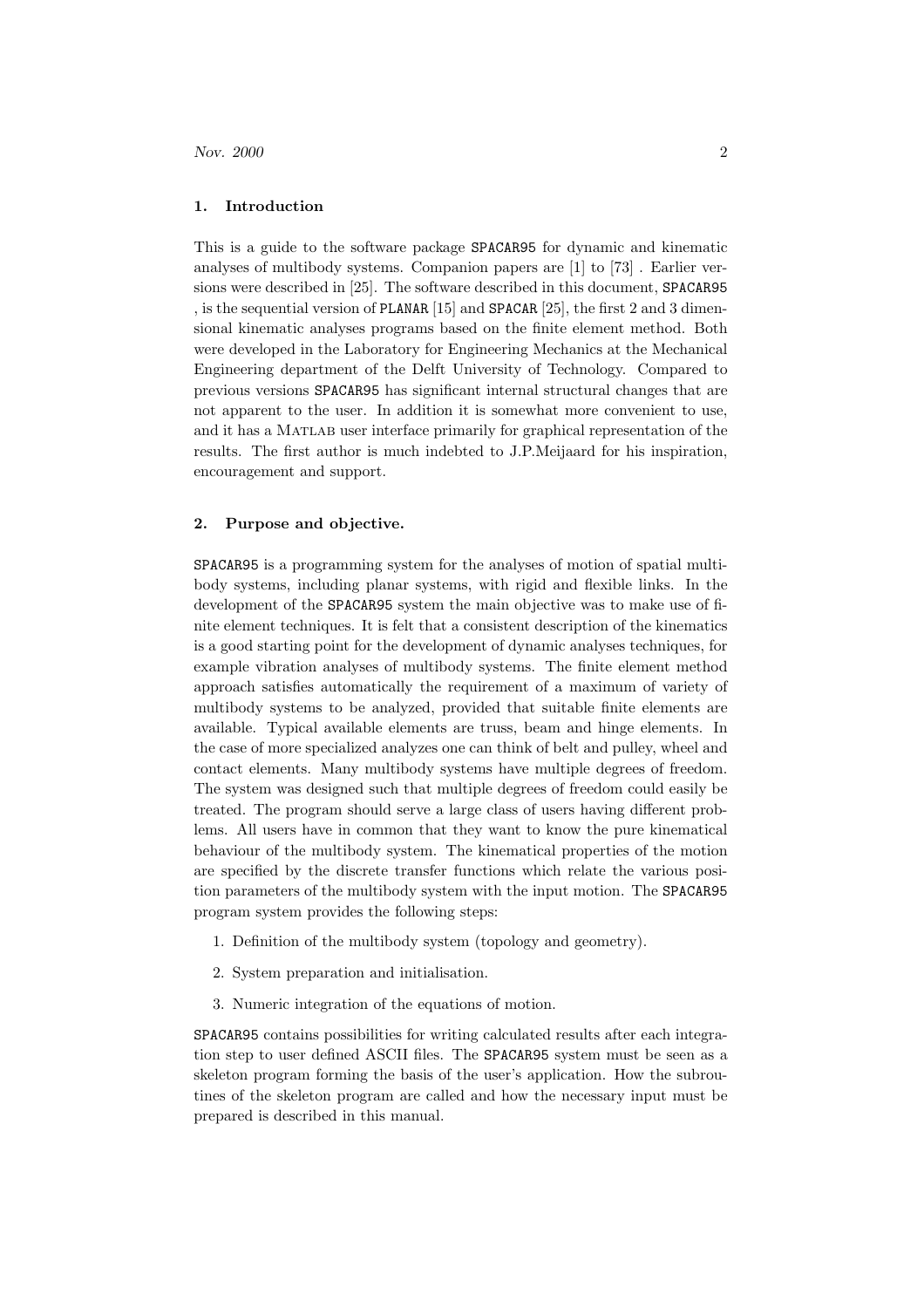### 3. Area of application.

Multibody systems find their application in numerous fields of engineering. In the case of multi degree of freedom systems having all elements rigid, or only a few deformable, SPACAR95 is at its best.

#### 4. Characteristics.

As it is not possible to predict which questions will be asked about the multibody system in specific cases, a programming system, that is a toolbox, was developed. Consequently the user must compose his own program using the modules of the system. Pre and post-processing is not our cup of tea, the talents of the SPACAR95 system are in the field of mechanics. In a computer application three aspects can be distinguished: input definition, task definition and output definition. The SPACAR95 input defines the topological and geometrical composition of the multibody system to be analyzed. This input can be given in a format free ASCII input file with keywords and numbers. The SPACAR95 system is able to handle all multibody systems composed of truss, beam and hinge elements. The degrees of freedom can be rotational or translatory. The system is particularly suited for multidegree of freedom multibody systems having few deformable elements. The numeric integration of the equations of motion expressed in the degrees of freedom of the system is a standard task component. The calculation of the transfer function values is a sub task. The transfer function of order zero gives the mechanism position. The first and second order derivatives of the transfer functions with respect to the degrees of freedom, which are also calculated, are required for the determination of the velocities and accelerations. Other task components such as equilibrium forces for the nodes and the elements, linearized equations of motion etc. can be calculated on request of the user. A few output possibilities are incorporated in the system. Before and after having processed the input definition some statistics of the SPACAR95 system together with the given input definition of the to be analyzed multibody system are printed on the standard output. The system variables, such as position velocity acceleration force etc., can be written to an accordingly named ASCII file where each line stands for a discrete moment in time. Most post-processing programs such as MATLAB or grtool are capable of reading these files. The SPACAR95 system is written in FORTRAN77. We have tried to keep ourselves very strict to the standard. For those who want to program in FORTRAN and use SPACAR95 as a toolbox, please read the credo file. The SPACAR95 system does not call routines belonging to other systems, it is selfcontained and in that

## 5. Input Specification for SPACAR95

The input data is given in the form of a keyword with parameters. The keyword is a character string starting with an alphabetic character and with a maximum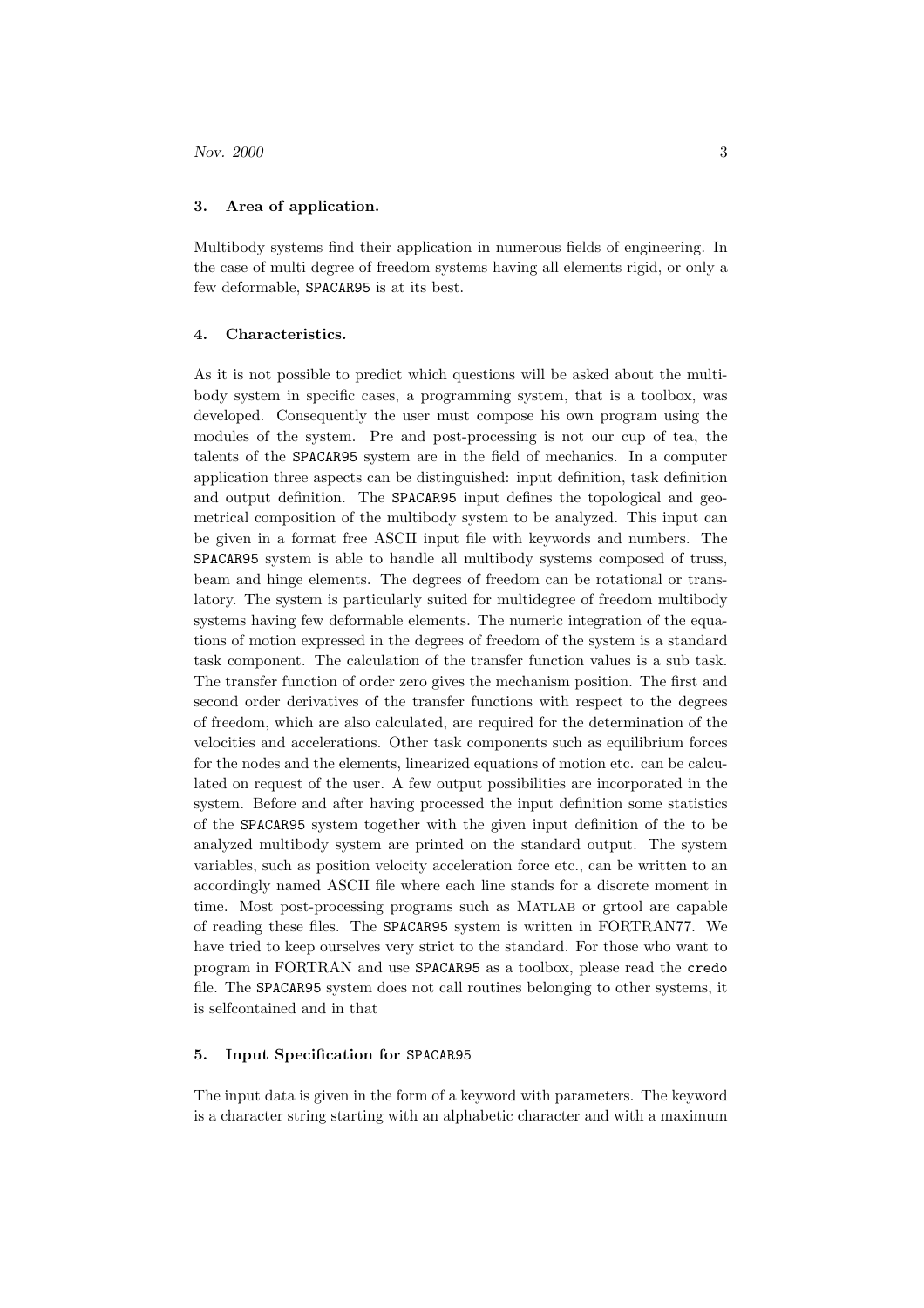length of 8 characters. The parameters can be integer or real numbers and are seperated by white spaces. The real numbers can be given in exponent E-format. The end of line terminates the parameter list. In the description of the input the keywords are written in upper case characters but lower case or a mixture is allowed. I there is an asterisk character \* on the first position of the line then this line will be treated as a comment line. Input can be given in blocks, where every block is terminated by the keyword END. After this command the analysis is started or continued. The total input is delimited by the physical end of file or by the end of file keyword EOF. The output is written to the console and can be captured by redirecting it to a file. After an analysis the input data and the current state is written as output. From this output a restart can be made.

The keywords of similar kind are listed in groups. Element numbers and node numbers are usually denoted by e and n which are integers bounded to the maximum number of elements and nodes. The numbering need not be consecutive. Node number p1 is an integer referring to the first position node of an element, where o1 refers to the first orientation node number.

#### 5.1. Elements

| <b>BEAM</b>    | e            | p1 o1 p2 o2                   | x y z | x y z is the initial direction of the prin-<br>cipal y-axes of the cross-section of the<br>beam.                                            |
|----------------|--------------|-------------------------------|-------|---------------------------------------------------------------------------------------------------------------------------------------------|
| <b>BEAMNL</b>  | $\mathbf{e}$ | p1 o1 p2 o2                   | x y z | beam with bending corrected elonga-<br>tion, x y z is the initial direction of the<br>principal y-axes of the cross-section of<br>the beam. |
| TRUSS          | $\mathbf{e}$ | p1 p2                         |       |                                                                                                                                             |
| HINGE          | ${\bf e}$    | 0102                          | x y z | x y z is the initial axes of rotation.                                                                                                      |
| <b>BEARING</b> | ${\rm e}$    | p1 o1 p2 o2                   | x y z | x y z is the initial axes of rotation.                                                                                                      |
| <b>SURFACE</b> | ${\bf e}$    | p1                            | c1c10 | c1c10 are the coefficients of the                                                                                                           |
|                |              |                               |       | quadratic surface.                                                                                                                          |
| L2MIN1         | $\mathbf{e}$ | $\Omega$                      |       | the constraint on the Euler parameters,                                                                                                     |
|                |              |                               |       | usually automatically created when the                                                                                                      |
|                |              |                               |       | first time an Euler parameter is defined.                                                                                                   |
| PLBEAM         | $\mathbf e$  | $p1$ ol $p2$ o2               |       | planar beam.                                                                                                                                |
| PLBEAMNL       | ${\bf e}$    | p1 o1 p2 o2                   |       | planar beam with bending corrected                                                                                                          |
|                |              |                               |       | elongation.                                                                                                                                 |
| PLHINGE        | $\mathbf{e}$ | 0102                          |       | planar hinge.                                                                                                                               |
| PLTRUSS        | $\mathbf{e}$ | p1 p2                         |       | planar truss.                                                                                                                               |
| PLBELT         | ${\bf e}$    | $\rm{p1}$ o<br>1 $\rm{p2}$ o2 | r1 r2 | planar belt with radii r1 and r2.                                                                                                           |
| PLBEAR         | ${\bf e}$    | p1 o1 p2 o2                   |       | planar bearing.                                                                                                                             |
| PLWHEEL        | ${\bf e}$    | $p1$ ol o $2$                 | r x y | planar wheel with radius r and initial                                                                                                      |
|                |              |                               |       | axis of rotation x y, node of is the ori-                                                                                                   |
|                |              |                               |       | entation of this axis and node o2 is the                                                                                                    |
|                |              |                               |       | rotation along this axis.                                                                                                                   |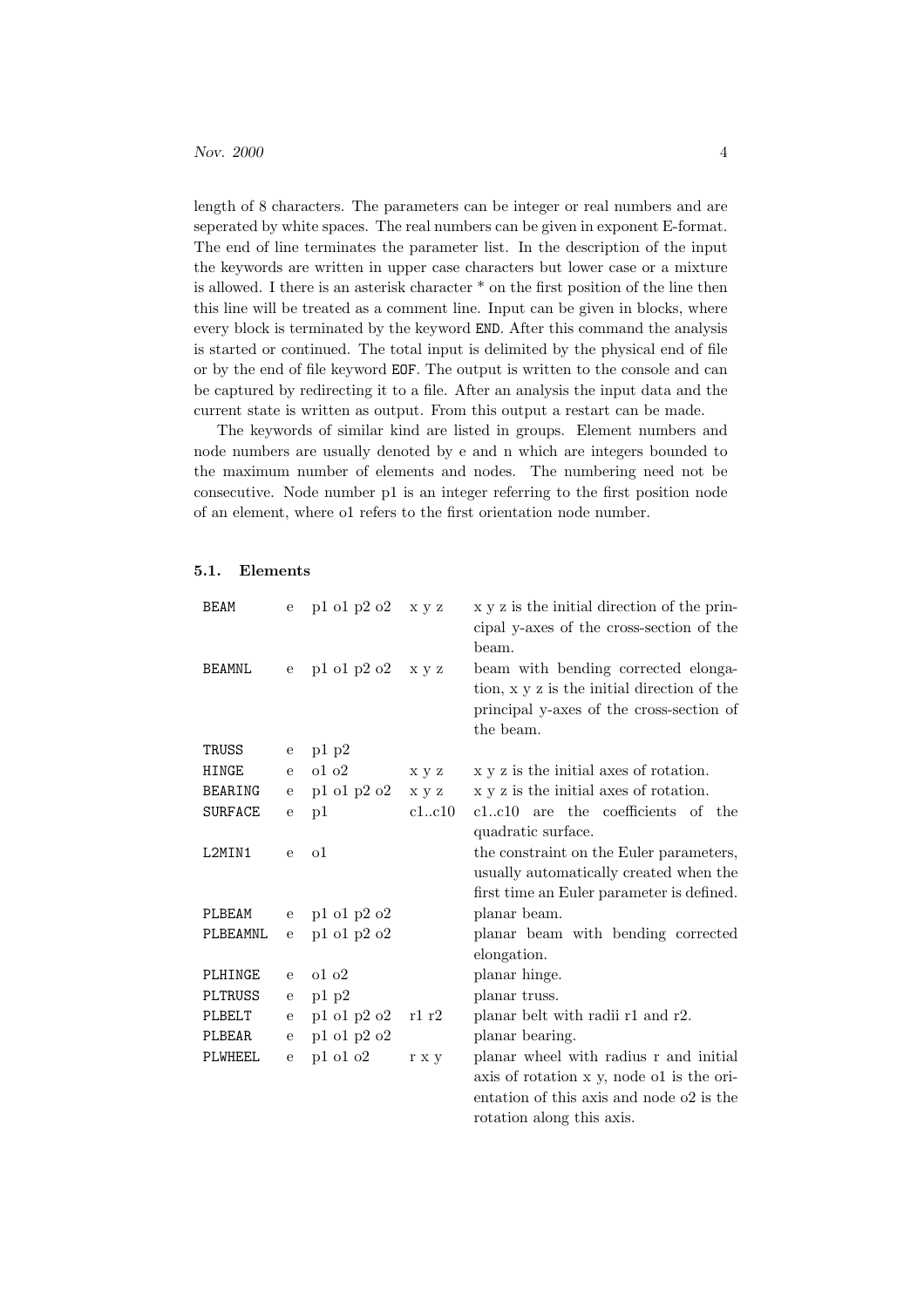Note 1: Nodes are implicitly defined by elements, the coordinate values are set to zero except for a 3-D orientation node where the Euler parameters are set to (1,0,0,0), resembling no rotation.

## 5.2. Nodes

| X    |                        | $n \times 1$ x2 x3 x4 any node n with coordinates x1 x2 x3 x4. |
|------|------------------------|----------------------------------------------------------------|
| XY   | n x y                  | 2D position node n with coordinates x y.                       |
| BETA | n beta                 | 2D orientation node n with coordinates beta.                   |
| XYZ  | n x y z                | 3D position node n with coordinates x y z.                     |
|      | LAMBDA $n$ 10 11 12 13 | 3D orientation node n with Euler parameters 10                 |
|      |                        | $11 \t12 \t13.$                                                |

Note 1: Since nodes are implicitly defined by elements, the non-zero coordinate values are usually specified with the any node keyword X.

## 5.3. Boundary Conditions

| <b>FTX</b>  | n            | $\mathbf{1}$ | node n component i is fixed.                         |
|-------------|--------------|--------------|------------------------------------------------------|
| INPUTX      | $\mathbf n$  | i            | node n component i is input motion.                  |
| <b>DYNX</b> | $\mathbf n$  | i            | node n component i is dynamic degree of freedom.     |
| RLSE        | $\mathbf{e}$ | $\mathbf{i}$ | element e deformation i is released.                 |
| INPUTE      | $\mathbf{e}$ | $\mathbf{1}$ | element e deformation i is input motion.             |
| <b>DYNE</b> | $\mathbf{e}$ | i            | element e deformation i is dynamic degree of free-   |
|             |              |              | dom.                                                 |
| LINE        | $\mathbf{e}$ | $\mathbf{i}$ | element e deformation i is to be a linearization pa- |
|             |              |              | rameter.                                             |
| <b>ENHC</b> | e1           | $i1$ e2 $i2$ | element e1 deformation i1 is nonholonomic, the cor-  |
|             |              |              | responding kinematic coordinate is element e2 defor- |
|             |              |              | mation i2.                                           |

Note 1: The implicit boundary condition on a node is a free node, whereas the implicit boundary condition on an element deformation is a fixed deformation.

Note 2: The kinematic coordinate must be a fixed deformation parameter.

## 5.4. Initial Values

| XD                            | n            | $\mathbf{i}$ | $\mathbf{x}$                           | node n component i has velocity x.            |  |
|-------------------------------|--------------|--------------|----------------------------------------|-----------------------------------------------|--|
| i<br>XDD<br>$\mathbf{x}$<br>n |              |              | node n component i has acceleration x. |                                               |  |
| Ε                             | $\mathbf{e}$ | i.           | $\mathbf{x}$                           | element e deformation i has value x.          |  |
| ED                            | $\mathbf{e}$ | i.           | $\mathbf{x}$                           | element e deformation i has rate x.           |  |
| <b>EDD</b>                    | $\mathbf{e}$ | i.           | $\mathbf{x}$                           | element e deformation i has double rate x.    |  |
| TIME                          | t.           |              |                                        | set the current time to t.                    |  |
| <b>DIR</b>                    | e            |              | x y z                                  | the first director of element e is x y z.     |  |
| LGEOMY                        | $\epsilon$   |              | x1.x13                                 | element e general geometry values are x1.x13. |  |
| <b>LENGTHO</b>                | $\mathbf{e}$ |              | 10                                     | element e has initial length 10.              |  |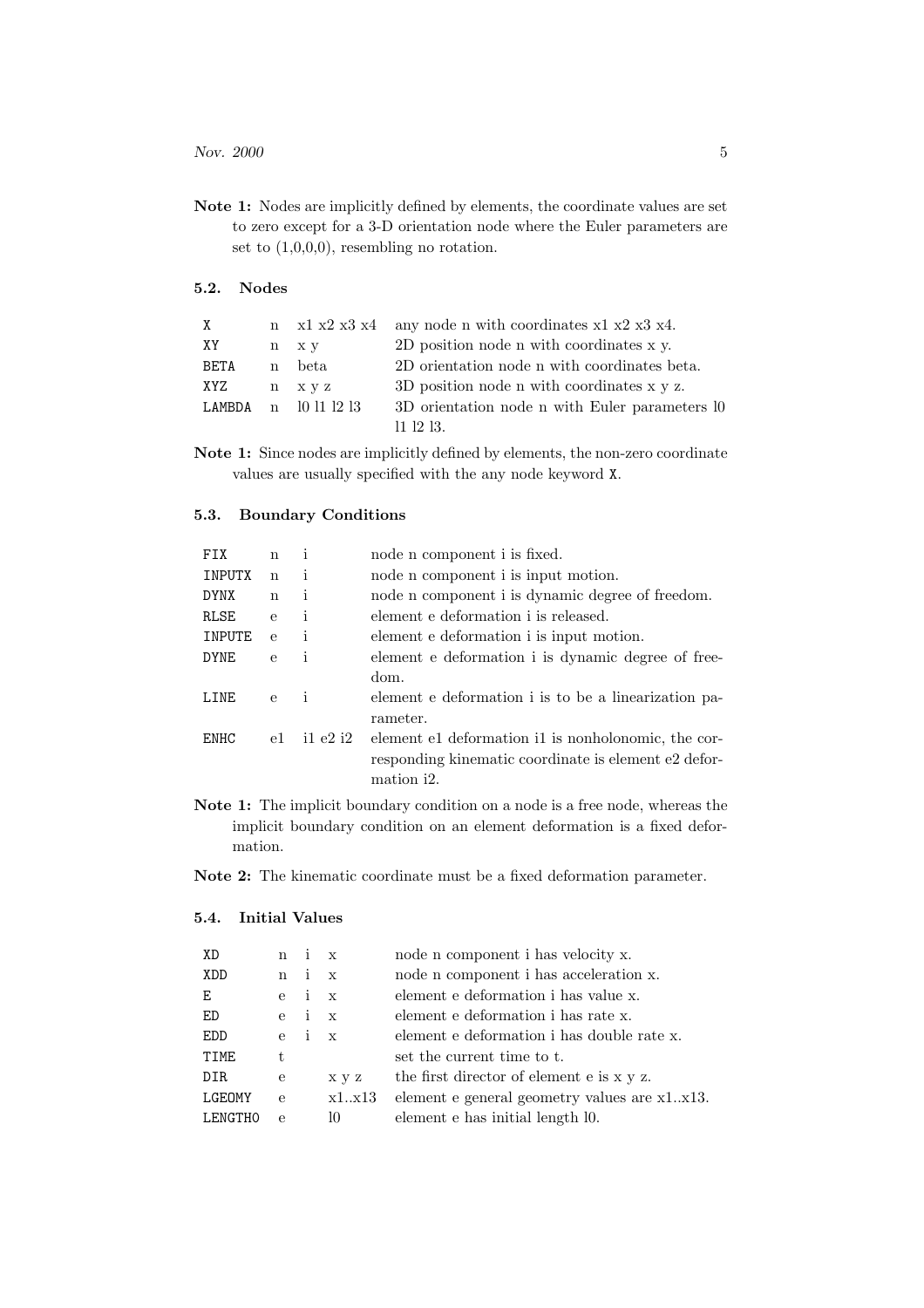## 5.5. Dynamic Properties

| MASS          | n            | m                       | concentrated mass m in XY and XYZ              |  |  |
|---------------|--------------|-------------------------|------------------------------------------------|--|--|
|               |              |                         | node n.                                        |  |  |
|               |              | Izz                     | moment of inertia Izz in BETA node.            |  |  |
|               |              | Ixx Ixy Ixz Iyy Iyz Izz | inertia tensor I values for LAMBDA             |  |  |
|               |              |                         | node.                                          |  |  |
| <b>EMASS</b>  | e            | rhoA                    | uniformly distributed mass rhoA per            |  |  |
|               |              |                         | length for element e.                          |  |  |
|               |              | rhoA a1 a2              | uniformly distributed mass rhoA per            |  |  |
|               |              |                         | length for PLBELT; in the initial state        |  |  |
|               |              |                         | the amount of belt winded at pulley 1          |  |  |
|               |              |                         | measured from the contact point, coun-         |  |  |
|               |              |                         | terclockwise, has a total length of $a1^*r1$   |  |  |
|               |              |                         | and for pulley 2 measured from the con-        |  |  |
|               |              |                         | tact point, clockwise, a length of $a2^*r2$ .  |  |  |
| ESTIFF        | $\mathbf{e}$ | EA GIp EIy EIz          | stiffness parameters for BEAM element          |  |  |
|               |              |                         | е                                              |  |  |
|               |              | EA                      | TRUSS.                                         |  |  |
|               |              | St.                     | torsional stiffness for HINGE element.         |  |  |
|               |              | EA EI                   | PLBEAM.                                        |  |  |
|               |              | EA                      | PLTRUSS, PLBELT.                               |  |  |
|               |              | St.                     | PLHINGE.                                       |  |  |
|               |              | Sx Sy St                | torsional<br>stiffness<br>for<br>linear<br>and |  |  |
|               |              |                         | PLBEAR element.                                |  |  |
| <b>EDAMPP</b> | e            | x1.x4                   | damping values x1.x4 for element e, for        |  |  |
|               |              |                         | the interpretation for different element       |  |  |
|               |              |                         | types see ESTIFF.                              |  |  |
| FORCE         | $\mathbf n$  | x1.x4                   | prescribed constant force x1.x4 at any         |  |  |
|               |              |                         | node n.                                        |  |  |
| TORQUEL       | $\mathbf n$  | Т                       | bodyfixed prescribed constant torque T         |  |  |
|               |              |                         | at LAMBDA node n.                              |  |  |

5.6. Settings and Controles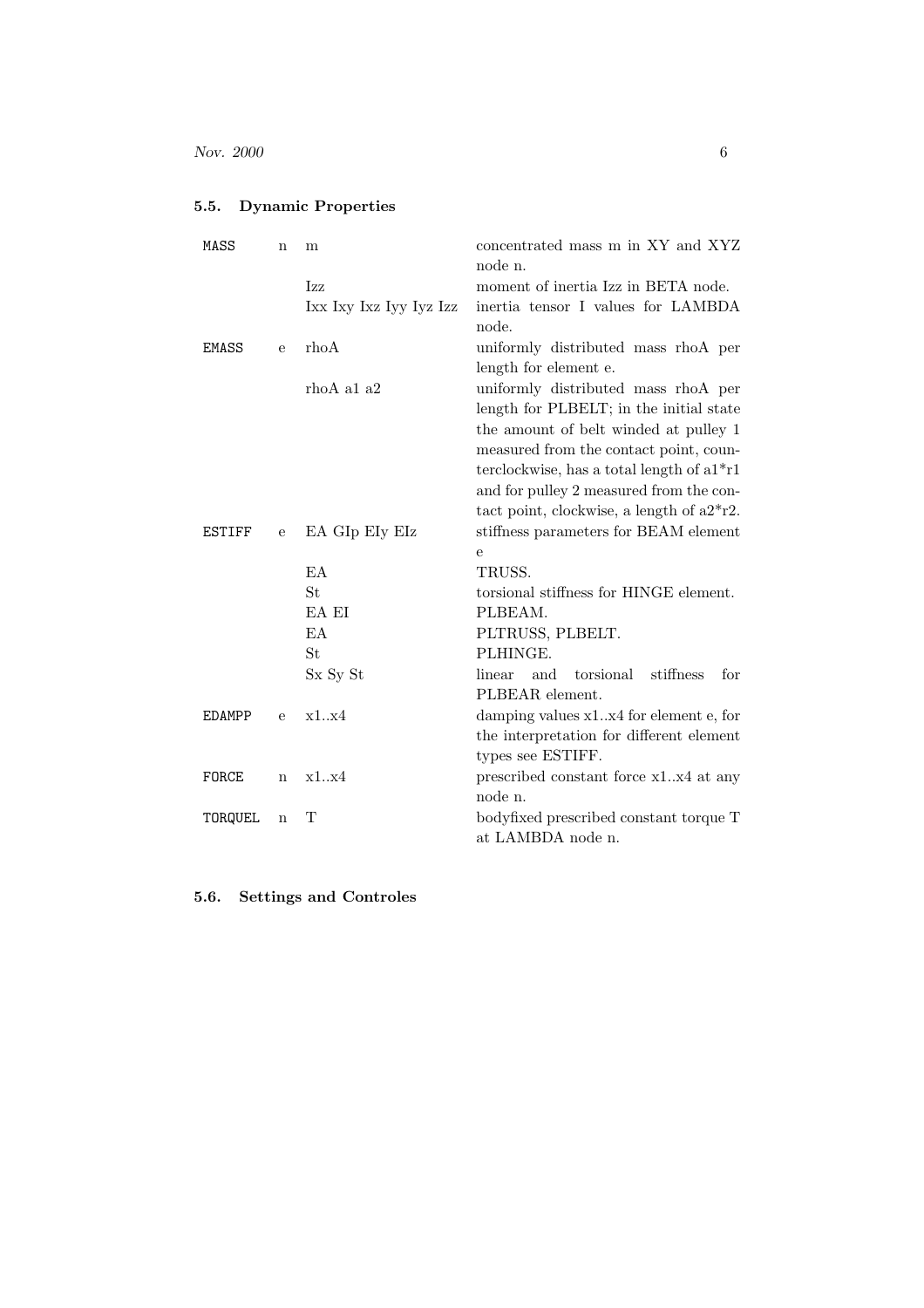| Tр<br>TIMESTEP<br>$\mathbf n$ |                | integrate the system with a number of constant out-<br>put intervals over a time period of Tp.               |  |  |
|-------------------------------|----------------|--------------------------------------------------------------------------------------------------------------|--|--|
| HMAX                          | $\mathbf h$    | integrate the system with a maximum stepsize of h.                                                           |  |  |
| MAXITERAT                     | n              | allow maximum n kinematic iterations per step.                                                               |  |  |
| EPSKIN                        | eps            | kinematic convergence tolerance eps on the deforma-<br>tions.                                                |  |  |
| EPSINT                        | eps            | maximum local integration truncation error eps for                                                           |  |  |
|                               |                | the deformations.                                                                                            |  |  |
| <b>EPSIND</b>                 | eps            | maximum local integration truncation error eps for                                                           |  |  |
|                               |                | the deformation rates.                                                                                       |  |  |
| FORCEMODE                     | $\theta$       | no reaction forces, no element forces calculated.                                                            |  |  |
|                               | 1              | yes reaction forces, no element forces calculated.                                                           |  |  |
|                               | $\overline{2}$ | yes reaction forces, yes element forces calculated.                                                          |  |  |
| ANIMATE                       | $\theta$       | graphic animation off.                                                                                       |  |  |
|                               | 1              | graphic animation on.                                                                                        |  |  |
| MATASC                        | $\theta$       | no of the state in ASCII files.                                                                              |  |  |
|                               | $\mathbf 1$    | write at every output interval the state in ASCII                                                            |  |  |
|                               |                | formatted files which can be read by MATLAB.                                                                 |  |  |
| <b>JOBID</b>                  | id             | an integer identifier id which can be used in the pro-<br>gram for indentification of a specific input file. |  |  |
| RESTART                       | $\theta$       | continue numeric integrator.                                                                                 |  |  |
|                               | $\mathbf{1}$   | restart numeric integration.                                                                                 |  |  |
| <b>EOF</b>                    |                |                                                                                                              |  |  |
|                               |                | a logical end of file marker, the input is terminated.                                                       |  |  |
| <b>END</b>                    |                | the reading of input is stopped and the analysis is                                                          |  |  |
|                               |                | continued until the end of the specified time interval                                                       |  |  |
|                               |                | is reached after which the program continues reading                                                         |  |  |
|                               |                | the input.                                                                                                   |  |  |

## 5.7. Example of an Input File

An example of an input file for the dynamic analysis of a slider-crank mechanism with an elastic connecting rod is:

```
PLBEAM 1 1 2 3 4
PLBEAM 2 3 5 6 7
PLBEAM 3 6 7 8 9
FIX 1
FIX 8 2
X 3 0.15 0.
X 6 0.30 0.
X 8 0.45 0.
INPUTX 2 1
DYNE 2 2
DYNE 2 3
DYNE 3 2
```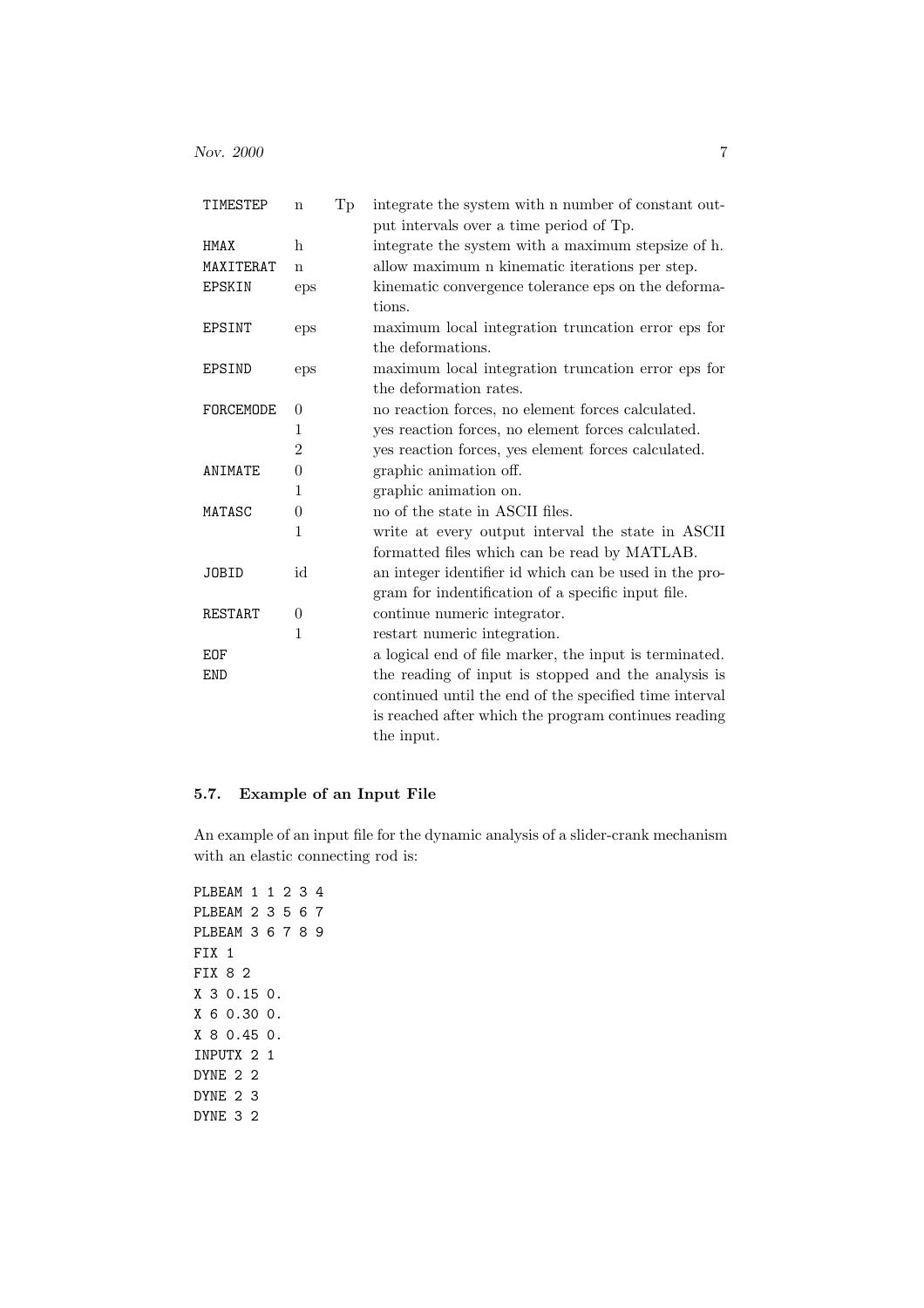```
DYNE 3 3
TIMESTEP 100 5.0
MASS 8 0.033375
EMASS 1 0.2225
EMASS 2 0.2225
EMASS 3 0.2225
ESTIFF 2 0. 0.0012723
ESTIFF 3 0. 0.0012723
INPUTX 2 1
XD 2 1 1.5
END
```
And this is what the state should be after 5 seconds as written by the program:

| PLBEAM      | 1              | $\mathbf 1$    | 2                 | 3 | 4              |
|-------------|----------------|----------------|-------------------|---|----------------|
| PLBEAM      | $\overline{2}$ | 3              | 5                 | 6 | $\overline{7}$ |
| PLBEAM      | 3              | 6              | $\overline{7}$    | 8 | 9              |
| XY          | 1              |                | $0.000E + 00$     |   | 0.000E+00      |
| <b>BETA</b> | 2              |                | 7.500E+00         |   |                |
| XY          | 3              |                | 5.199E-02         |   | 1.407E-01      |
| <b>BETA</b> | 4              |                | 7.500E+00         |   |                |
| <b>BETA</b> | 5              |                | $-4.443E-01$      |   |                |
| XY          | 6              |                | 1.863E-01         |   | 7.383E-02      |
| <b>BETA</b> | $7^{\circ}$    |                | $-4.903E-01$      |   |                |
| XY          | 8              |                | 3.168E-01         |   | $0.000E + 00$  |
| <b>BETA</b> | 9              |                | $-5.279E-01$      |   |                |
| FIX         | 1              | 1              |                   |   |                |
| FIX         | 1              | $\mathbf{2}$   |                   |   |                |
| INPUTX      | $\overline{2}$ | $\mathbf{1}$   |                   |   |                |
| <b>FIX</b>  | 8              | $\overline{2}$ |                   |   |                |
| <b>DYNE</b> | $\overline{2}$ | $\overline{2}$ |                   |   |                |
| <b>DYNE</b> | $\overline{2}$ | 3              |                   |   |                |
| <b>DYNE</b> | 3              | $\overline{2}$ |                   |   |                |
| <b>DYNE</b> | 3              | 3              |                   |   |                |
| <b>TIME</b> |                | 5.000E+00      |                   |   |                |
| <b>XD</b>   | $\mathbf 2$    | 1              | 1.500E+00         |   |                |
| <b>XDD</b>  | $\overline{2}$ | $\mathbf{1}$   | $0.000E + 00$     |   |                |
| E           | $\mathbf 2$    | $\overline{2}$ | 2.673E-03         |   |                |
| <b>ED</b>   | $\overline{2}$ |                | $2 - 3.049E - 03$ |   |                |
| <b>EDD</b>  | $\overline{2}$ |                | $2 - 6.476E - 02$ |   |                |
| E           | $\mathbf 2$    | 3              | 4.227E-03         |   |                |
| ED          | $\mathbf 2$    |                | 3 -5.511E-04      |   |                |
| <b>EDD</b>  | $\overline{2}$ |                | $3 - 2.260E - 02$ |   |                |
| E           | 3              | $\mathbf{2}$   | 3.644E-03         |   |                |
| ED          | 3              |                | $2 - 4.904E - 03$ |   |                |
| <b>EDD</b>  | 3              | $\overline{2}$ | $-1.124E-01$      |   |                |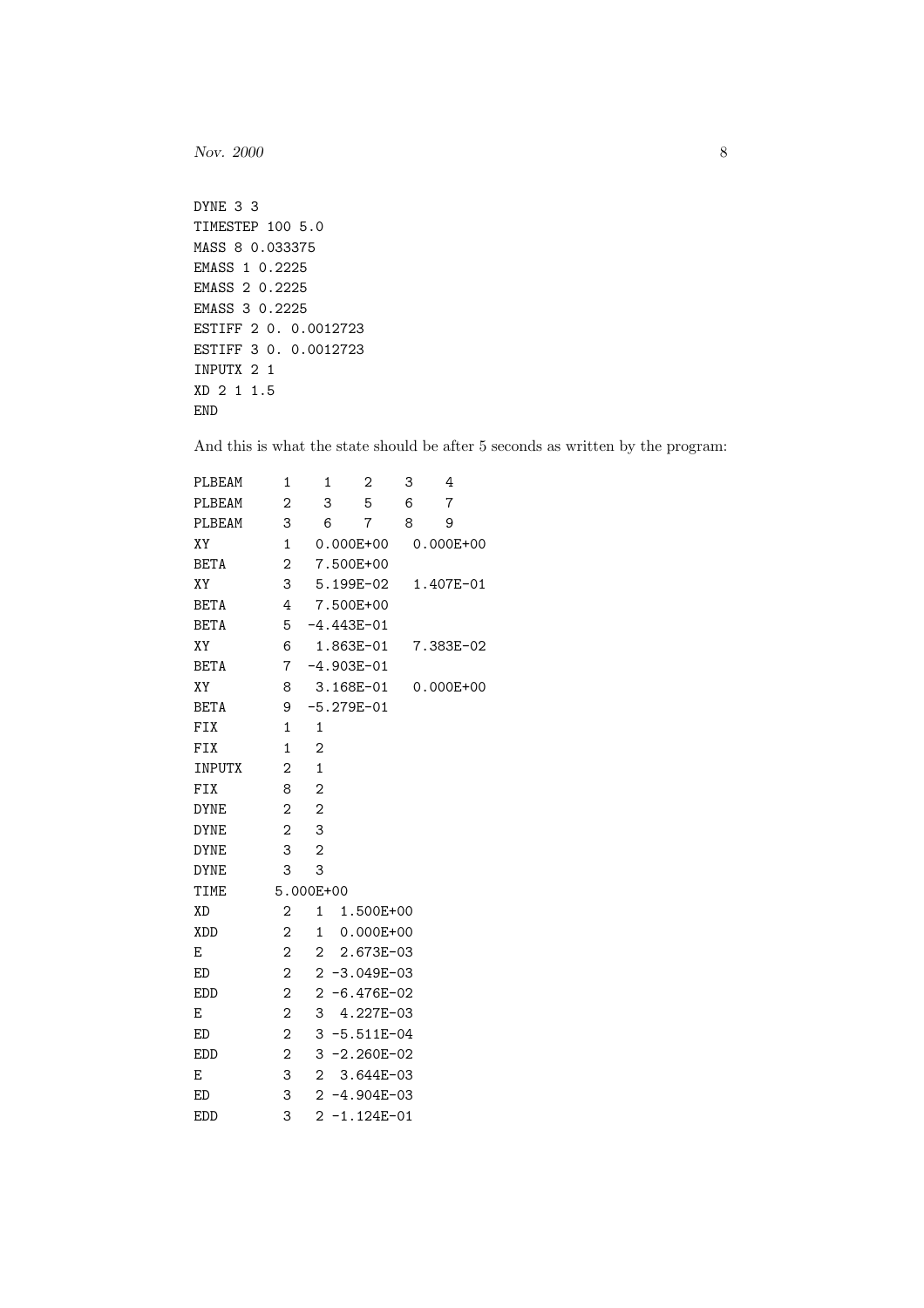```
E 3 3 1.996E-03
ED 3 3 -5.660E-04
EDD 3 3 -1.237E-02
LENGTH0 1 1.500E-01
LENGTH0 2 1.500E-01
LENGTH0 3 1.500E-01
LGEOMY 1 0.000E+00
LGEOMY 2 0.000E+00
LGEOMY 3 0.000E+00
MASS 8 3.337E-02
EMASS 1 2.225E-01
EMASS 2 2.225E-01
EMASS 3 2.225E-01
ESTIFF 2 0.000E+00 1.272E-03
ESTIFF 3 0.000E+00 1.272E-03
HMAX 9.999E+03
MAXITERAT 10
EPSKIN 1.000E-05
EPSINT 1.000E-03
EPSIND 1.000E-03
FORCEMODE 1
ANIMATE 0
MATASC 0
RESTART 0
TIMESTEP 100 5.000E+00
END
```
### 6. Implementation of a New element Type

To implement a new element type there are three distinct things to do.

First, write a FORTRAN subroutine which calculates the element specific matrices as there are zero, first and second order derivates of the generalized deformations, initial geometry values from the current state, generalized stresses, mass matrix and convective force vector, third order derivative of the deformations, first order derivatives of the mass matrix and convective forces, material stiffness and damping matrix. The minimum required implementation is the zero, first and second order derivates of the generalized deformations, all other jobs may return zero. Work by example. For a 2-D element look at the planar beam element as implemented in the PLBEAM subroutine and for a new 3-D element type take the spatial beam subroutine BEAM as an example. The appropriate JOB identification can be found in the subroutine LPROCS.

Second, define the new element type in the subroutine NLTDEF by adding the element specific lines. If you want to add a 2-D element called FOO with 3 nodes, the first a XY node, the second a BETA node, and the third a XY node, and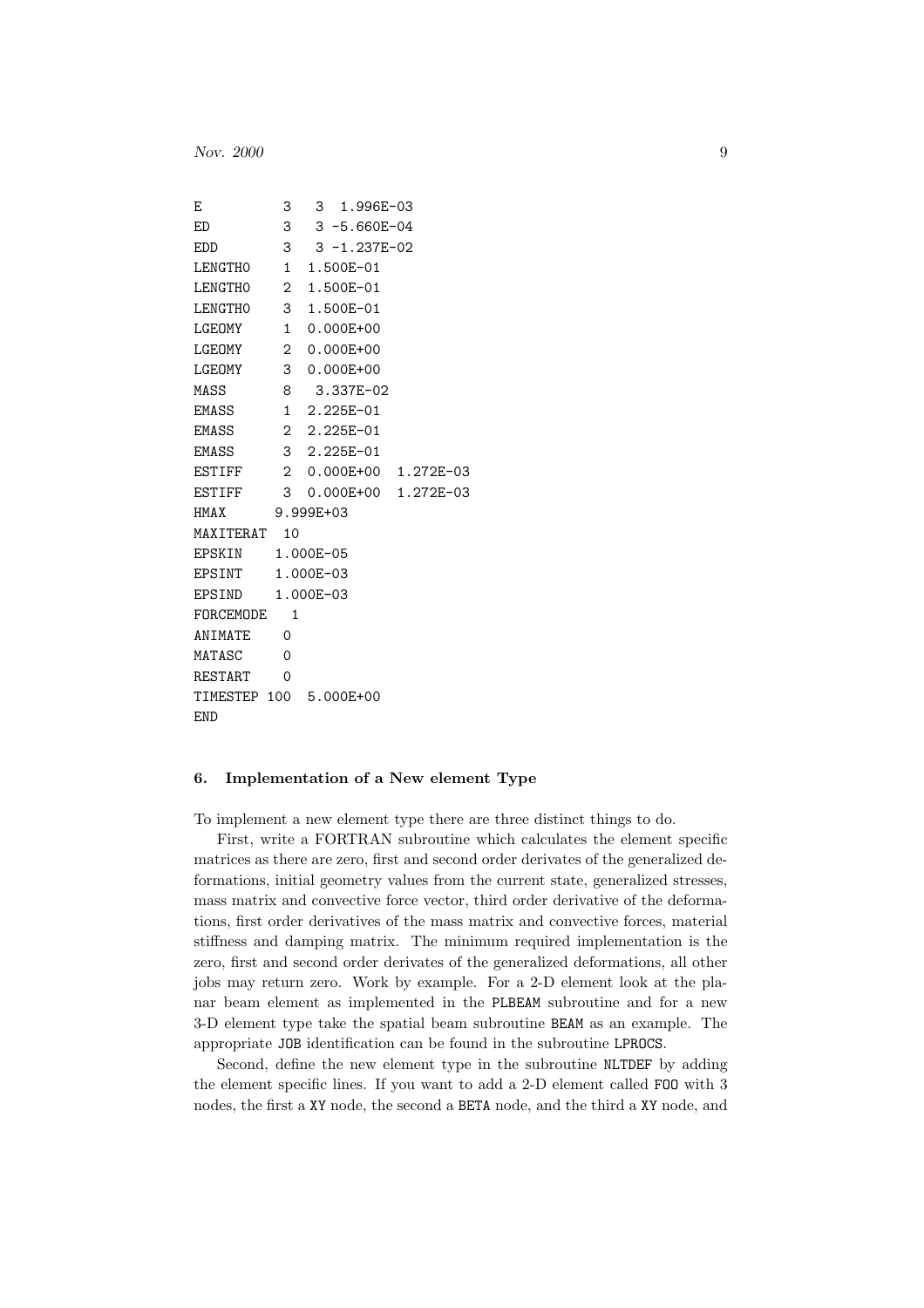2 deformation parameters and the first free element type identifier is 18 then you type:

```
NTLK(1)=2NTLK(2)=1NTLK(3)=2CALL LTDEFI(18,'FOO',2,3,NTLK,IER)
```
Third, make the connection between the subroutine you have written, f.i. FOOBAR, and the element type identifier, 18, by adding the following line in the subroutine LPROCS:

```
ELSEIF(LTYPE.EQ.18)THEN
  CALL FOOBAR(JOB,KEL)
```
Check your dimensions with the current maximum implemented as can be found in the include file SPPARA which defines all parameters for the dimensions. Specific for a new element type are the parameters:

```
* MXLT :MaXimum number of eLement Types.
* MXNL :MaXimum number of Nodes per eLement.
* MXXL :MaXimum number of X-components per eLement.
* MXEL :MaXimum number of dEformations per eLement.
* MXML :MaXimum number of Mass values per eLement.
* MXSL :MaXimum number of Stiffness values per eLement.
```
## 7. Credo

```
*-purpose---------------------------------------------------------------
* Het vastleggen van de style van programmeren voor SPACAR95
*-edit log--------------------------------------------------------------
* 03-Feb-95 meijaard/schwab created.
*-----------------------------------------------------------------------
```

```
Houd u aan de FORTRAN77 standaard.
Een goed referentieboek is:
Metcalf,M.,"Effective Fortran 77",Oxford University Press,1989.
bv: Alle F77 source in HOOFDLETTERS, commentaar strings en
    formats mogen in kleine letters.
    Gebruik DOUBLE PRECISION ipv REAL*8.
    Er bestaat maar een INTEGER type ipv INTEGER*2 of INTEGER*4.
```
Commentaar regels worden aangegeven met een \* op de eerste positie van de regel. Gebruik voor oude FORTRANIV source een C op de eerste positie om duidelijk het verschil met F77 aan te geven. Dit is ondermeer belangrijk bij het gebruik van lokale variabelen. In FORTRANIV ging men ervan uit dat bij subsequentie aanroep van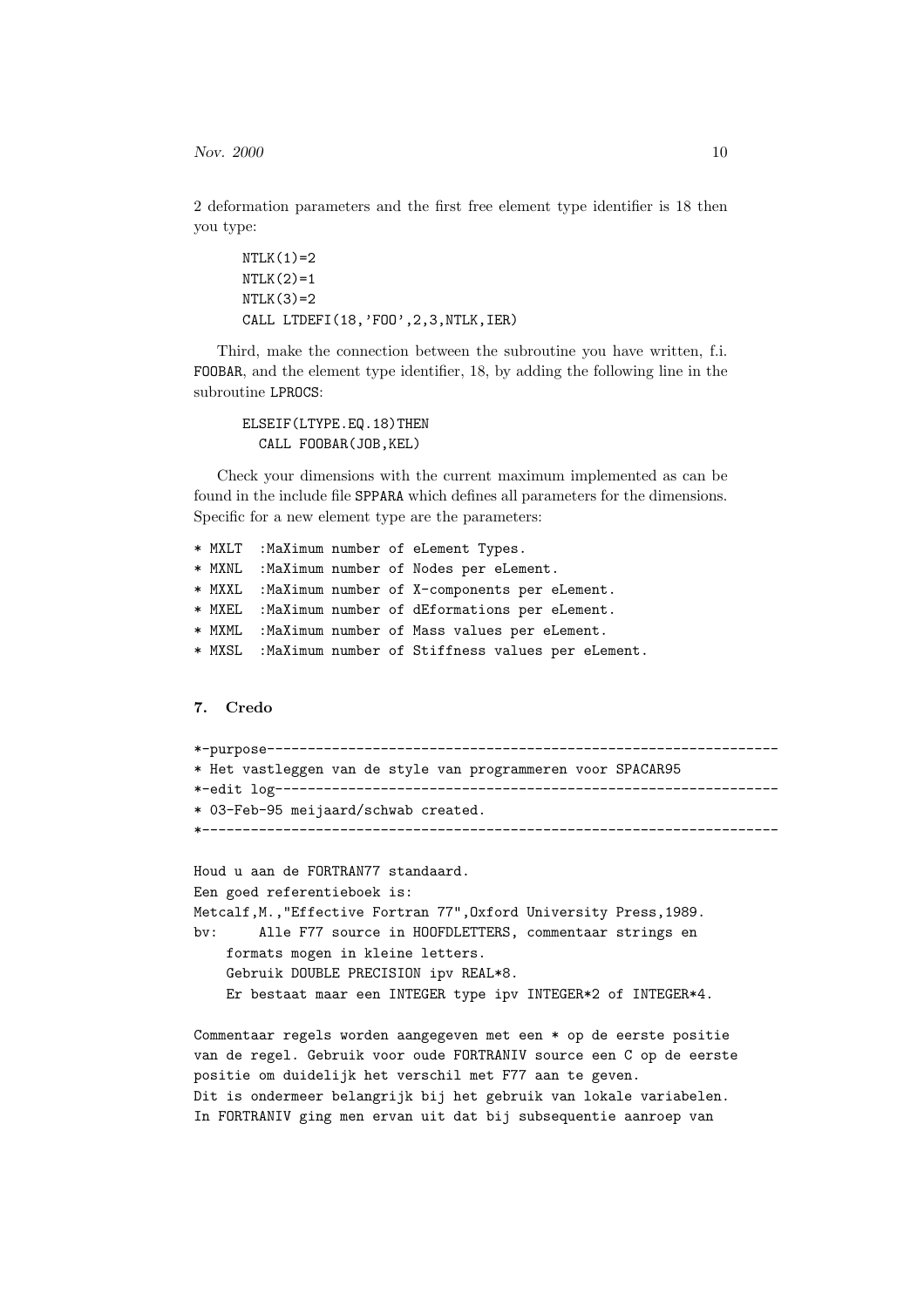een subroutine met lokale variabelen, de waarde van deze variabelen bewaard zou blijven. In F77 is dit NIET het geval. Wil men dit toch dan kan men dit bereiken door het SAVE statement toe te passen. We vermelden dit hier zo uitgebreid omdat het in het verleden een bron van fouten is geweest!

Houd u aan de impliciete declaratie: REAL (A-H,O-Z) INTEGER (I-N)

Declareer expliciet alle variabelen uit: de parameterlijst van een SUBROUTINE of FUNCTION, een COMMON block. !en houd u aan de impliciete declaraties!. Beter: Declareer expliciet alle variabelen en compileer uw source met de optie IMPLICIT UNDEFINED. Dit voorkomt de beruchte fouten zoals: LLX0 ipv LLXO. !en houd u aan de impliciete declaraties!.

Spring 2 spaties in bij een DO-loop en een IF-THEN-ELSE block.

Bij ieder DO-loop hoort een afzonderlijk CONTINUE statement.

INTEGER constanten die mbv het PARAMETER statement gedefinieerd worden en die de grootte van array's aangeven bij voorkeur laten beginnen met de letters MX.

Het karakter voor het vervolgen van een statement op de volgende regel is een \$ teken op positie 6.

Het label nr om een exceptie aan te geven, spring uit de loop etc, is 9999. Gebruik dit getal eventueel ook voor bijzondere INTEGER of REAL waarden. Op deze wijze vallen de bijzonderheden in de source in een oogopslag op. In de parameter file zijn hiervoor 3 constanten gedefinieerd: IUNDEF=9999,RUNDEF=9999.0 en CUNDEF='9999'.

```
SPACAR is een eindig elementen programma waarbij de begrippen
node(knoop) en element erg vaak voorkomen.
Gebruik, bij voorkeur, voor een eLement-eigenschap de afkorting L
en voor een Node-eigenschap de afkorting N.
bv: De coordinaten X van een eLement zijn XL(*)
    De coordinaten X van een Node zijn XN(*)
```
We gaan proberen SPACAR modulair op te bouwen en voorzien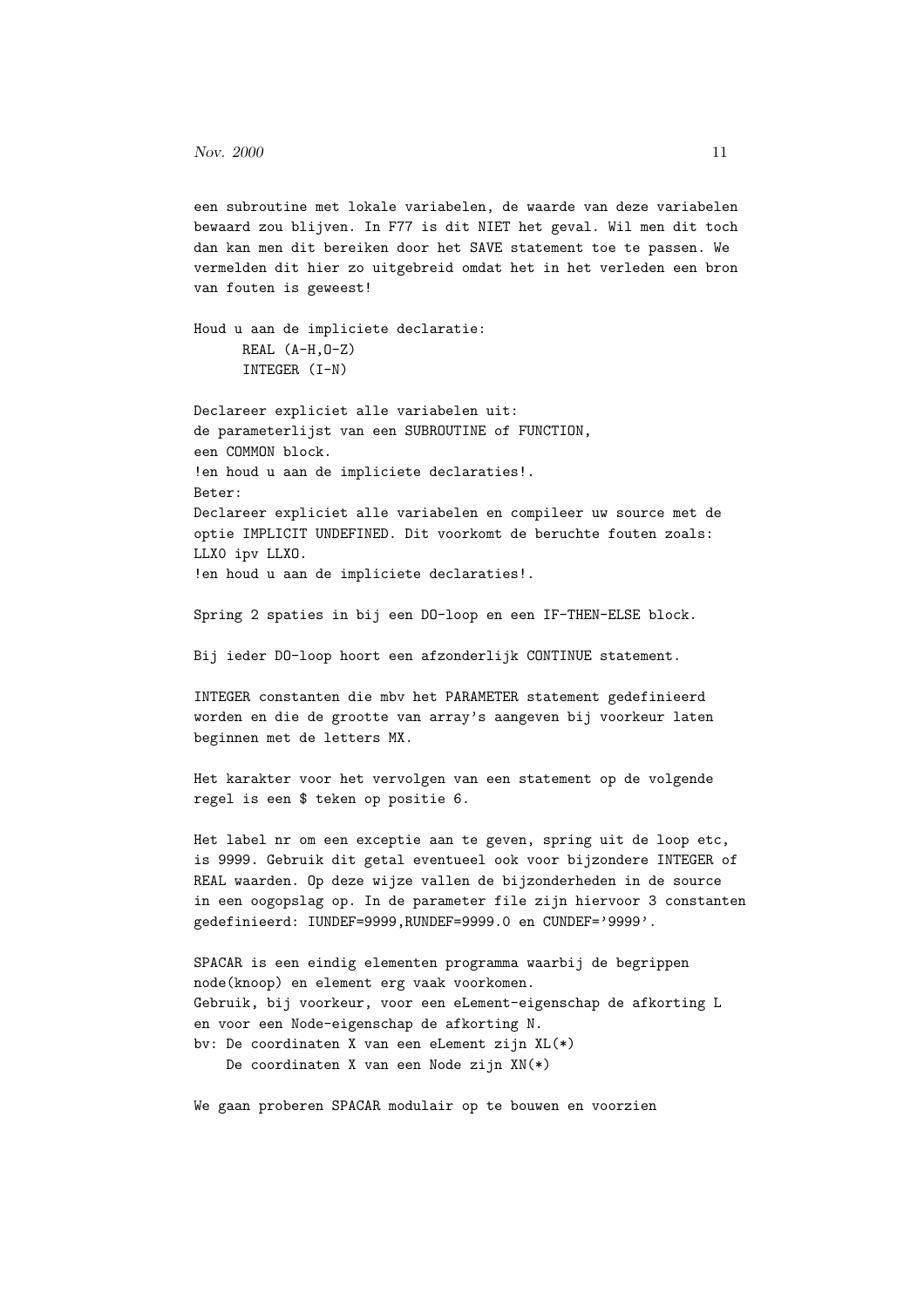```
vooralsnog 3 modulen:
1-SPKD: Kinematica + Dynamica.
2-SPID: Inverse Dynamica.
3-SPLN: Lineairisatie.
De basis module is SPKD. Alle andere modulen moeten hierop aansluiten.
Dus geen wijzigingen in SPKD.
Schrijf het FORMAT statements direct bij het bijbehorende WRITE
statement. Gebruik afwijkende labelnummers, bv > 1000.
In een COMMON block is geen mix van CHARACTER en andere typen
toegestaan.
Gebruik kleine letters voor filenamen.
Gebruik de extensie .f voor een FORTRAN source file.
Gebruik de extensie .h voor een PARAMETER include file.
Gebruik de extensie .h voor een COMMON block include file.
Wij ondersteunen het gebruik van het printer control character NIET.
Laat echter het eerste karakter in iedere regel uitvoer een spatie
zijn (FORMAT(1X,.....)).
De classificatie van de argumenten voor een SUBROUTINE en FUNCTION
zijn:
I(nput): het argument MOET een waarde bij aanroep hebben en deze
waarde wordt NIET veranderd.
O(utput): het argument moet een VARIABELE zijn en krijgt zijn waarde
in de SUBROUTINE/FUNCTION.
I(nput)/O(utput): spreekt voor zich.
Assumed size array's altijd aangeven met een * (en geen 1 of zo).
Schrijf REAL getallen altijd met een .0 (bv 0 en 2 schrijven als
0.0 en 2.0).
Indien het nulstellen van een array in de "loop" zit (b.v. voor ieder
integratiestapje of zo) gebruik dan nooit de routines CLRRA1,2,3
maar schrijf dit geheel uit mbv DO-loops.
De routines CLRRA1,2,3 vragen in verhouding erg veel tijd.
```
Is het nulstellen incidenteel, gebruik ze dan wel voor duidelijkheid.

A.L.Schwab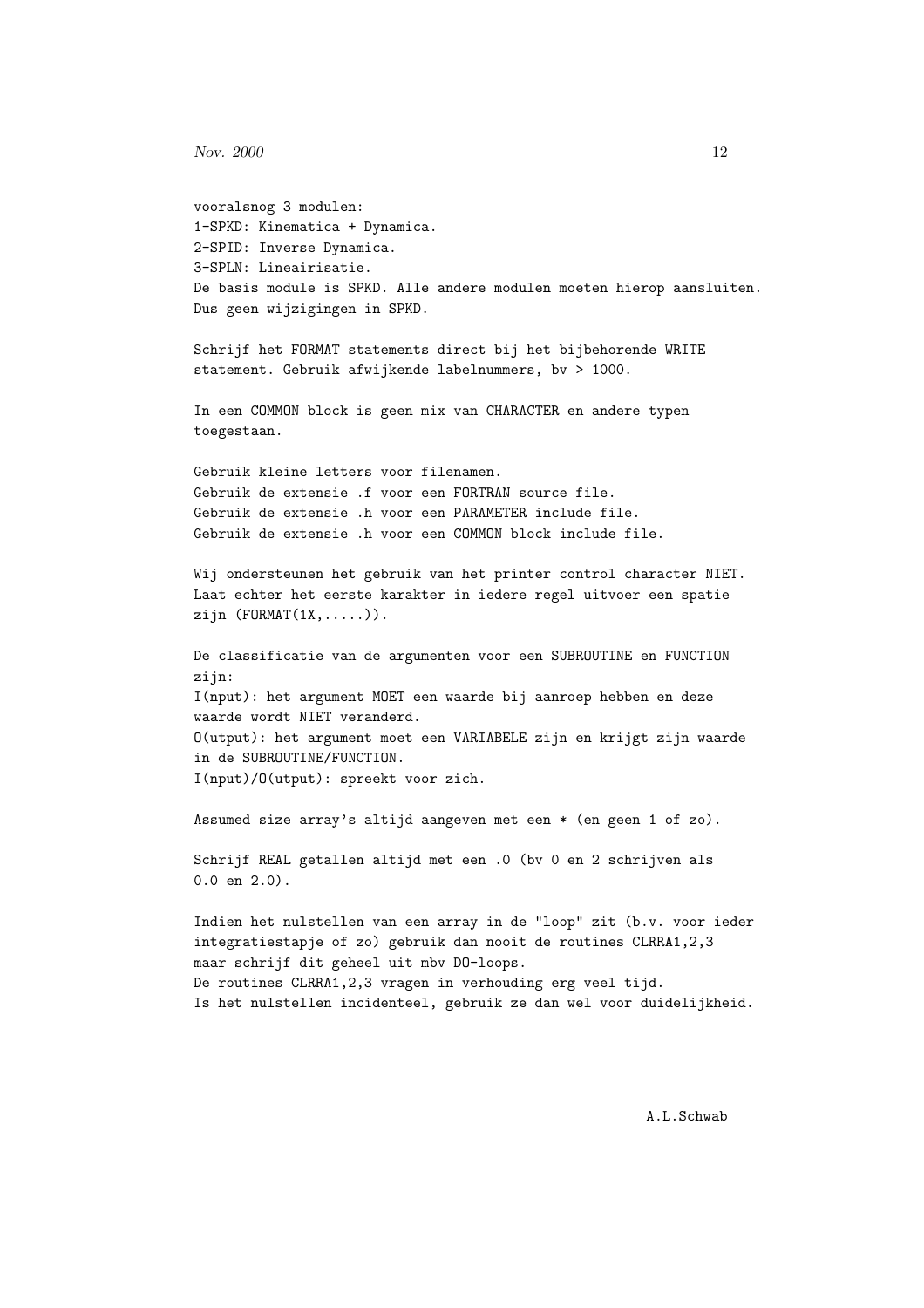## References

- 1. J.F. Besseling, 'The complete analogy between the matrix equations and the continuous field equations of structural analysis', in: International Symposium on Analog and Digital Techniques Applied to Aeronautics, Liege 1963, Actes du colloque, Bruxelles, 1964, pp. 223–242.
- 2. W. Visser, 'Berekening van drie-dimensionale staaf constructies, aangepast aan het gebruik van de electronische rekenmachine', Report LTM 269, Laboratory for Engineering Mechanics, Delft University of Technology, Delft, 1964.
- 3. K. van der Werff, 'Grote verplaatsingen van vlakke staafconstructies toegepast op een kruisveerscharnier', Report LTM 408, Laboratory for Engineering Mechanics, Delft University of Technology, Delft, 1968.
- 4. W. Visser, 'Algolprogramma voor berekening van grote verplaatsingen bij vlakke staafconstructies', Report LTM 411, Laboratory for Engineering Mechanics, Delft University of Technology, Delft, 1968.
- 5. W. Visser and J.F. Besseling, 'Large displacement analysis of beams', Report WTHD 10, Laboratory for Engineering Mechanics, Delft University of Technology, Delft, March 1969. (Compare with Report LTM 414.)
- 6. K. van der Werff, 'Codelijst en I/O-beschrijving van het programma "geometrie van de beweging van vlakke mechanismen"', Report LTM 513, Laboratory for Engineering Mechanics, Delft University of Technology, Delft, 1973.
- 7. K. van der Werff, 'Numerieke berekening van de beweging van vlakke mechanismen', Report LTM 514, Laboratory for Engineering Mechanics, Delft University of Technology, Delft, 1973.
- 8. J.F. Besseling, 'Non-linear analysis of structures by the finite element method as a supplement to a linear analysis', Computer Methods in Applied Mechnics and Engineering 3 (1974), pp. 173–194. (Also as Report WTHD 51, Laboratory for Engineering Mechanics, Delft University of Technology, Delft, 1973.)
- 9. J.F. Besseling, 'Post-buckling and non-linear analysis by the finite element method as a supplement to a linear analysis', Zeitschrift für angewandte Mathematik und Mechanik 55 (1975), pp. T3–T15.
- 10. J.F. Besseling, Stijheid en sterkte 2, Toepassingen (Mechanica 5), Oosthoek, Scheltema & Holkema, Utrecht, 1975.
- 11. L.F. SHAMPINE AND M.K. GORDON, Computer Solution of Ordinary Differential Equations, the Initial Value Problem, W.H. Freeman and Company, San Francisco, 1975.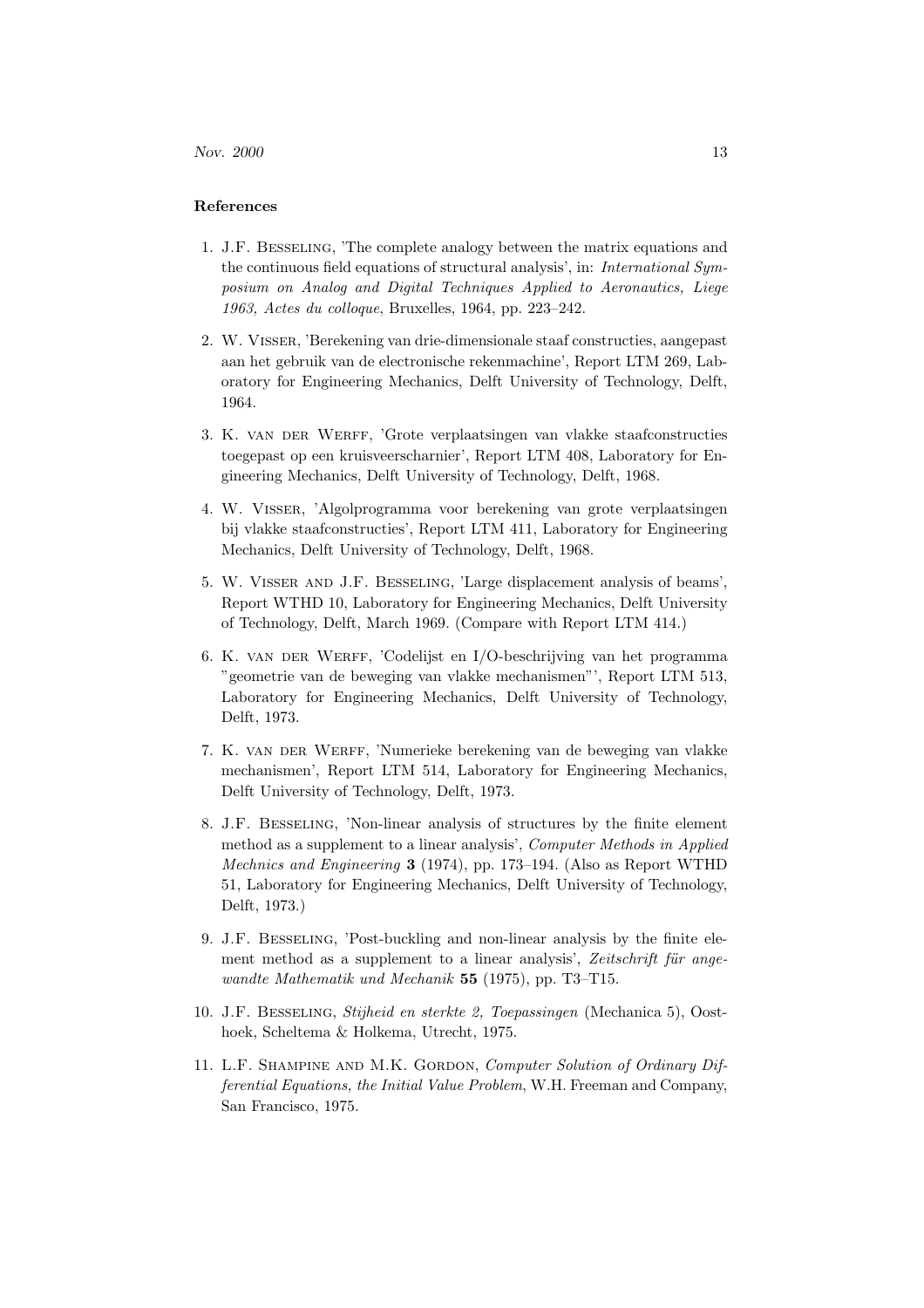- 12. K. van der Werff, 'Kinematics of coplanar mechanisms by digital computation', In Proceedings of the Fourth World Congress on the Theory of Machines and Mechanisms (September 8–13, 1975, Newcastle upon Tyne, England), pp. 685–690.
- 13. K. van der Werff, 'Dynamic analysis of planar mechanisms with rigid links', Report WTHD 85 and LTM 583, Laboratory for Engineering Mechanics, Delft University of Technology, Delft, 1976.
- 14. J.F. Besseling, 'Derivatives of deformation parameters for bar elements and their use in buckling and postbuckling analysis', Computer Methods in Applied Mechanics and Engineering 12 (1977), pp. 97–124. (Also as Report WTHD 94 and LTM 595, Laboratory for Engineering Mechanics, Delft University of Technology, Delft, 1977.)
- 15. K. VAN DER WERFF, Kinematic and Dynamic Analysis of Mechanisms, a Finite Element Approach, (Dissertation), Delft University Press, Delft, 1977.
- 16. K. VAN DER WERFF, 'Kinematics and dynamics of n degree of freedom mechanisms', Report LTM 633, Laboratory for Engineering Mechanics, Delft University of Technology, Delft, 1978.
- 17. K. VAN DER WERFF AND H. RANKERS, 'Getriebetyp-unabhängige Methode der Kinematik und Dynamik der Rader-Kurbelgetriebe', Report LTM 644, Laboratory for Engineering Mechanics, Delft University of Technology, Delft, 1978.
- 18. J.F. Besseling, 'Finite element methods', in J.F. Besseling and A.M.A. VAN DER HEIJDEN (eds), Trends in Solid Mechanics, Delft University Press, Delft, 1979, pp. 53–78.
- 19. J.F. Besseling, L.J. Ernst, K. van der Werff, A.U. Koning, and E. Riks, 'Geometrical and physical nonlinearities: some developments in The Netherlands', Computer Methods in Applied Mechanics and Engineering 17/18 (1979), pp. 131–157. (Also as Report LTM 632, Laboratory for Engineering Mechanics, Delft University of Technology, Delft, 1978.)
- 20. K. VAN DER WERFF, 'A finite element approach to kinematics and dynamics of mechanisms', in Proceedings of the Fifth World Congress on the Theory of Machines and Mechanisms (July 8–13, 1979, Montreal, Canada), The American Society of Mechanical Engineers, New York, 1979, pp. 587–590.
- 21. H. Rankers, B. van den Berg, A. van Dijk, A.J. Klein Breteler, and K. van der Werff, 'Computer aided design of mechanisms, the CADOM project of the Delft University of Technology', in Proceedings of the Fifth World Congress on the Theory of Machines and Mechanisms (July 8–13, 1979, Montreal, Canada), The American Society of Mechanical Engineers, New York, 1979, pp. 667–672.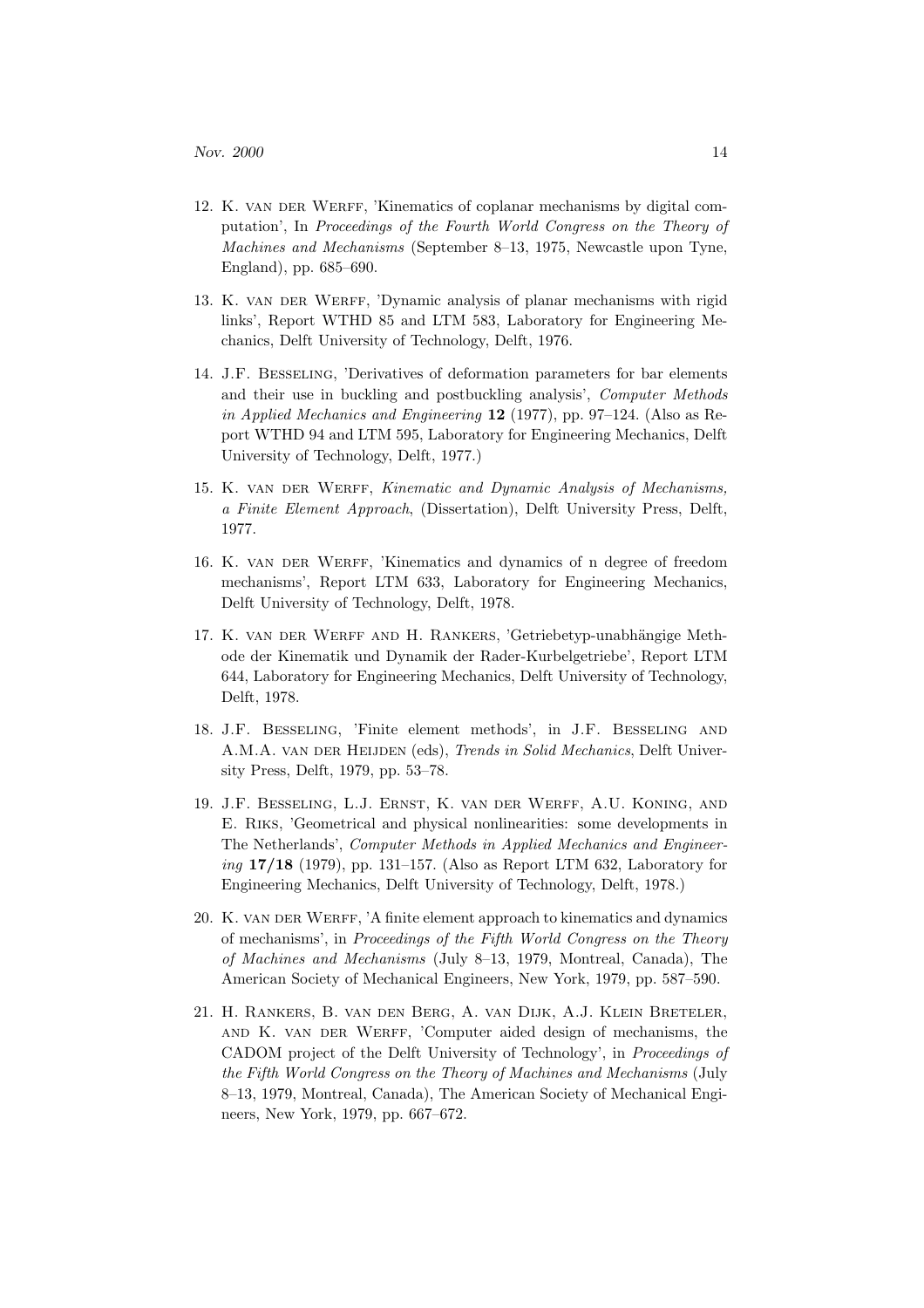- 22. J.F. Besseling et al., 'Applicatiecursus "Eindige Elementen Methode"', Report LTM 681, Laboratory for Engineering Mechanics, Delft University of Technology, Delft, 1979.
- 23. J.F. Besseling, 'Derivatives of deformation parameters for bar elements and their use in buckling and postbuckling analysis', Report WTHD 94, Corrected version, Laboratory for Engineering Mechanics, Delft University of Technology, Delft, July 1981.
- 24. J.F. Besseling, 'Non-linear theory for elastic beams and rods and its finite element representation', Computer Methods in Applied Mechanics and Engineering 31 (1982), pp. 205–220. (Also as Report WTHD 143 and LTM 711, Laboratory for Engineering Mechanics, Delft University of Technology, Delft, 1981.)
- 25. K. van der Werff, 'SPACAR, a programme system for the analysis of the motion of spatial mechanisms, user manual', Report LTM 739, Laboratory for Engineering Mechanics, Delft University of Technology, Delft, 1983.
- 26. A.L. Schwab, 'Dynamica van mechanismen met vervormbare schakels' (Master's Thesis), Report LTM 758, Laboratory for Engineering Mechanics, Delft University of Technology, Delft 1983.
- 27. A.J. KLEIN BRETELER, 'Movability and transfer quality of arbitrary mechanisms, an application of the FEM-theory', in J.S. RAO ABD K.N. GUPTA (eds) Proceedings of the Sixth World Congress on the Theory of Machines and Mechanisms (December 15–20, 1983, New Delhi, India), Wiley Eastern Limited, New Delhi, 1984, pp. 199–204.
- 28. A.J. Klein Breteler, 'The disc cam regarded as a special finite element in kinematics', in J.S. RAO ABD K.N. GUPTA (eds) Proceedings of the Sixth World Congress on the Theory of Machines and Mechanisms (December 15–20, 1983, New Delhi, India), Wiley Eastern Limited, New Delhi, 1984, pp. 1217–1220.
- 29. K. VAN DER WERFF, 'Finite element kinematical analysis of spatial mechanisms', in J.S. RAO ABD K.N. GUPTA (eds) Proceedings of the Sixth World Congress on the Theory of Machines and Mechanisms (December 15–20, 1983, New Delhi, India), Wiley Eastern Limited, New Delhi, 1984, pp. 362– 368. (Also Report LTM 737, Laboratory for Engineering Mechanics, Delft University of Technology, Delft, 1983.)
- 30. K. van der Werff and J.B. Jonker, 'Dynamics of flexible mechanisms', in E.J. Haug (ed.), Computer Aided Analysis and Optimization of Mechanical System Dynamics, Springer-Verlag, Berlin, 1984, pp. 381–400. (Also as Report LTM 767, Laboratory for Engineering Mechanics, Delft University of Technology, Delft, 1983.)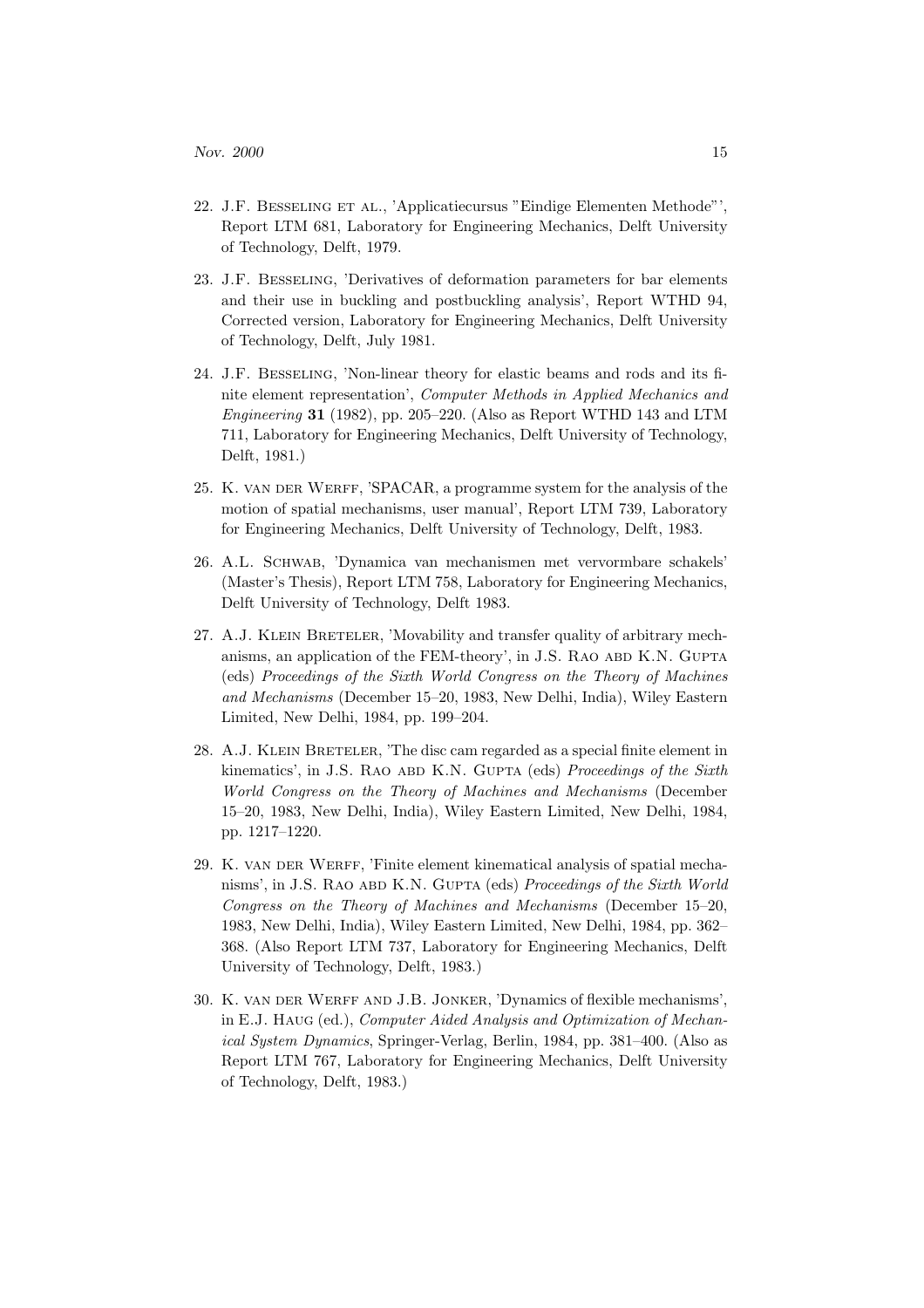- 31. J.B. Jonker, 'Dynamics of spatial mechanisms with flexible links', Report WTHD 171, Laboratory for Engineering Mechanics, Delft University of Technology, Delft, 1984. (Also as Report LTM 804. Compare with Report LTM 794.)
- 32. J.F. Besseling, J.B. Jonker, and A.L. Schwab, 'Kinematics and dynamics of mechanisms', Delft Progress Report 10 (1985), pp. 160–172. (Also as Report LTM 799, Laboratory for Engineering Mechanics, Delft University of Technology, Delft, 1985.)
- 33. B. Tanuwidjaja, 'Simulation des dynamischen Verhaltens ebener Mechanismen mit spielbehafteten Drehgelenken mit Hilfe der Finite-elementemethode', Report WTHD 173, Section Production Automation and Theory of Mechanisms, Delft University of Technology, Delft, 1985.
- 34. A.L. SCHWAB, 'The wheel in 3D and other special finite elements for kinematic and dynamic analyses of multy body systems', Report LTM 820, Laboratory for Engineering Mechanics, Delft University of Technology, Delft, 1985.
- 35. J.F. Bessseling, 'Large rotations in problems of structural mechanics', in P.G. BERGAN, K.-J. BATHE, AND W. WUNDERLICH (eds), Finite Element Methods for Nonlinear Problems (Europe-US Symposium, Trondheim, Norway 1985), Springer-Verlag, Berlin, 1986, pp. 25–39. (Also as Report LTM 810, Laboratory for Engineering Mechanics, Delft University of Technology, Delft, 1985.)
- 36. J.B. Jonker, 'Dynamics of active mechanisms with flexible links', in G. BIANCHI AND W.O. SCHIEHLEN (eds), Dynamics of Multibody Systems, Springer-Verlag, Berlin, 1986, pp. 103–118. (Also as Report LTM 812, Laboratory for Engineering Mechanics, Delft University of Technology, Delft, 1985.)
- 37. J.B. Jonker, 'A computer-oriented method for linearization of the dynamic mechanism equations', Report LTM 822, Laboratory for Engineering Mechanics, Delft University of Technology, Delft, 1986.
- 38. C.M. WOUTERS, 'Verification of simulation models of a hydraulically actuated servomechanism' (Master's Thesis), Report LTM 833, Laboratory for Engineering Mechanics, Delft University of Technology, Delft, 1986.
- 39. J.B. Jonker, 'Dynamic simulation of of robotic manipilators with flexible links', in H. van Brussel (ed.), Proceedings 16th International Symposium on Industrial Robots, 8th International Conference on Industrial Robot Technology, Springer-Verlag, Berlin, 1986, pp. 365–376. (Also as Report LTM 834, Laboratory for Engineering Mechanics, Delft University of Technology, Delft, 1986.)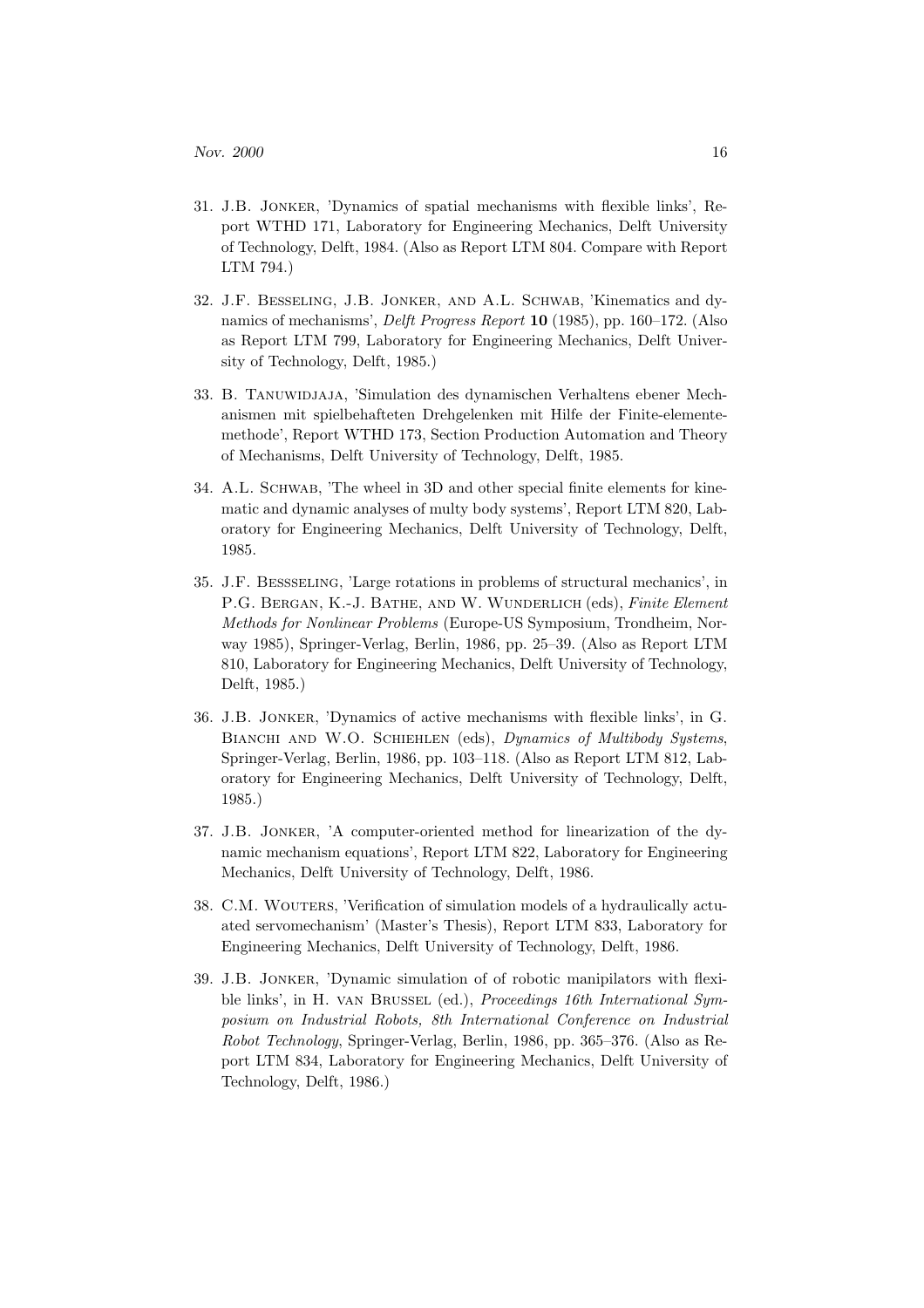- 40. R.A.G. van Tol, 'Linearisering van de bewegingsvergelijkingen van ruimtelijke mechanismen in een voorgeschreven nominale trajectorie' (Master's Thesis), Report LTM 839, Laboratory for Engineering Mechanics, Delft University of Technology, Delft, 1986.
- 41. R.A.G. van Tol, 'Robot simulatie met een stuksgewijs gelineariseerde inverse model regeling, simulatie van een "Experimenteel Robotachtig Proces" (ERP) bij het volgen van een voorgeschreven baan' (Master's Thesis), Report LTM 841, Laboratory for Engineering Mechanics, Delft University of Technology, Delft, 1986.
- 42. P.M.R. Wortelboer, 'Inverse dynamics of manipulators–implementation in the finite element/mechanism package SPACAR' (Master's Thesis), Report LTM 842, Laboratory for Engineering Mechanics, Delft University of Technology, Delft, 1986.
- 43. J.F. Besseling, 'Some non-linear problems for evaluating FEM systems', in Quality Assurance in FEM Technology (Proceedings of the Fifth World Congress, Salzburg, Austria, 5–9 October 1987), Robinson and Associates, Bridgestowe, 1987, pp. 43–52. (Also as Report LTM 847, Laboratory for Engineering Mechanics, Delft University of Technology, Delft, 1987.)
- 44. R.B.M. Bosman, 'De consistente massabeschrijving van een balkelement dat grote rotaties kan ondergaan' (Master's Thesis), Report LTM 856, Laboratory for Engineering Mechanics, Delft University of Technology, Delft, 1987.
- 45. H.J. van Oostveen, 'Simulatie van de beweging van een dynamische bandbuffer' (Master's Thesis), Report LTM 866, Laboratory for Engineering Mechanics, Delft University of Technology, Delft, 1987.
- 46. P. van Turennout, 'Modelling and control of a flexible satellite using the finite element package SPACAR', Report A87.026, Control Engineering Laboratory, Delft University of Technology, Delft, 1987.
- 47. J.B. Jonker and C. Keus, 'A finite element dynamic analysis of robotic manipulators with flexible links', in J.F. Besseling and W. Eckhaus (eds), Trends in Applications of Mathematics to Mechanics, Springer-Verlag, Berlin, 1988, pp. 160–171. (Also as Report LTM 868, Laboratory for Engineering Mechanics, Delft University of Technology, Delft, 1987.)
- 48. C. Keus, 'End-point position control of flexible link manipulators' (Master's Thesis), Report A-434, Laboratory for Measurement and Control, Delft University of Technology, Delft, 1988.
- 49. J.B. Jonker et al., 'SPACAR user manual and system description', Report LTM 872, Laboratory for Engineering Mechanics, Delft University of Technology, Delft, 1988.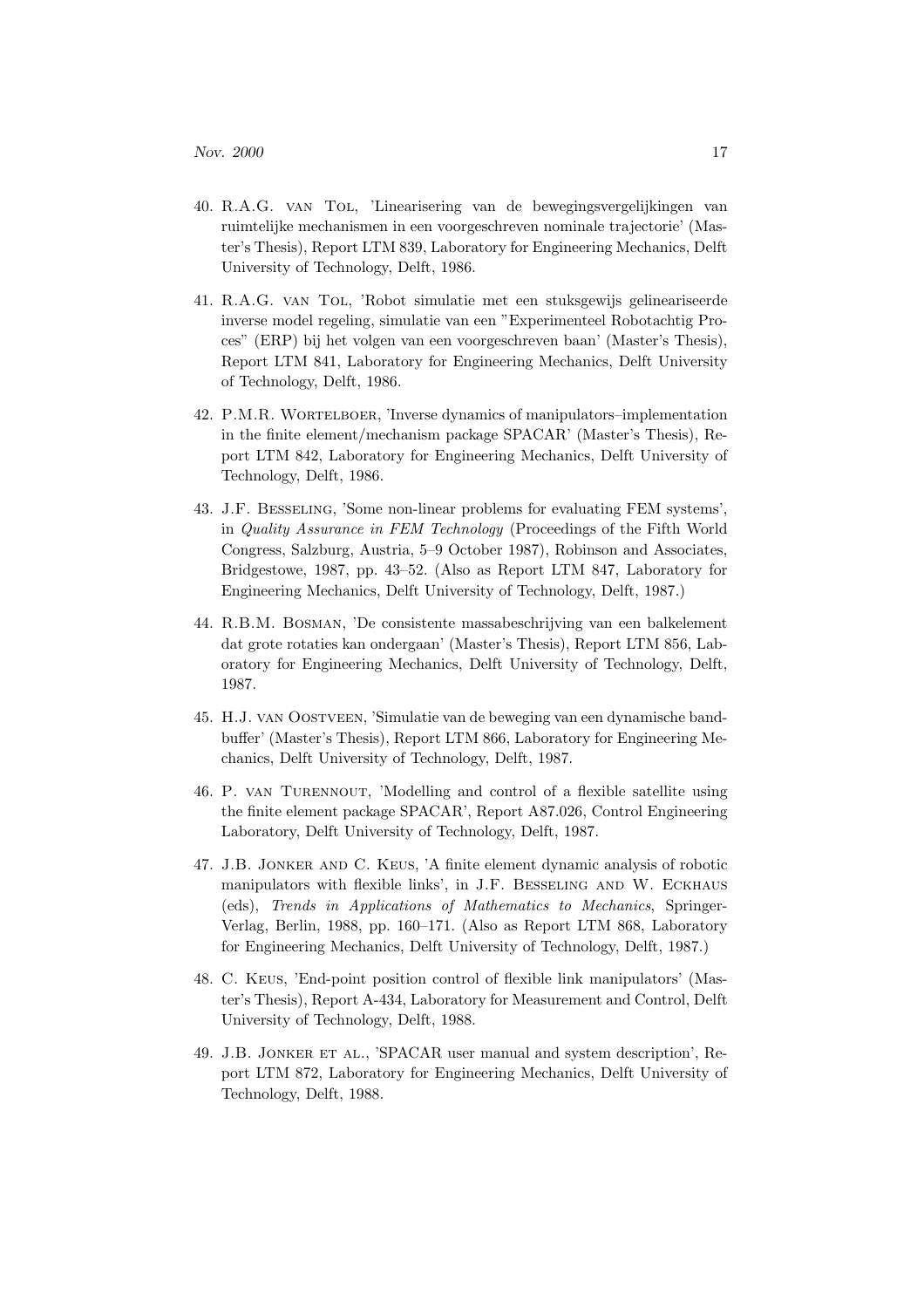- 50. J.B. Jonker, A Finite Element Dynamic Analysis of Flexible Spatial Mechanisms and Manipulators (Dissertation), Delft University of Technology, Delft, 1988. (Also as Report LTM 873.)
- 51. J.P. Meijaard, 'Numerieke integratie van gewone differentiaalvergelijkingen met behulp van Runge-Kutta-methoden', Report LTM 876, Laboratory for Engineering Mechanics, Delft University of Technology, Delft, 1988.
- 52. L.A. van Wijk, 'Het berekenen van steady-state oplossingen van de bewegingsvergelijkingen van mechanismen' (Master's Thesis), Report LTM 887, Laboratory for Engineering Mechanics, Delft University of Technology, Delft, 1988.
- 53. J.B. Jonker, 'A finite element dynamic analysis of spatial mechanisms with flexible links', Computer Methods in Applied Mechanics and Engineer $inq$  76 (1989), pp. 17–40.
- 54. J.B. Jonker and J.P. Meijaard, 'SPACAR—computer program for dynamic analysis of flexible spatial mechanisms and manipulators', in W.O. SCHIEHLEN (ed.), *Multibody Systems Handbook*, Springer-Verlag, Berlin, 1990, pp. 123–143. (Also as Report LTM 893, Laboratory for Engineering Mechanics, Delft University of Technology, Delft, 1989.)
- 55. J.B. Jonker, 'A finite element dynamic analysis of flexible manipulators', International Journal of Robotics Research 9(4) (1990), pp. 59–74.
- 56. J.P. Meijaard, 'A comparison of numerical integration methods with a view to fast simulation of mechanical dynamical systems', in E.J. Haug and R.C. Deyo (eds), Real-time Integration Methods for Mechanical System Simulation, Springer-Verlag, Berlin, 1991, pp. 329–343. (Also as Report LTM 901, Laboratory for Engineering Mechanics, Delft University of Technology, Delft, 1989.)
- 57. J.B. Jonker, 'Linearization of dynamic equations of flexible mechanisms a finite element approach', International Journal for Numerical Methods in Engineering 31 (1991), pp. 1375–1392.
- 58. J.P. Meijaard, 'Direct determination of periodic solutions of the dynamical equations of flexible mechanisms and manipulators', International Journal for Numerical Methods in Engineering 32 (1991), pp. 1691–1710. (Also as Report LTM 930, Laboratory for Engineering Mechanics, Delft University of Technology, Delft, 1990.)
- 59. G.M. Pronk, The shoulder girdle, analysed and modelled kinematically, (Dissertation), Delft University of Technology, Delft, 1991.
- 60. F.C.T. van der Helm, The shoulder mechanism, a dynamic approach, (Dissertation), Delft University of Technology, Delft, 1991.